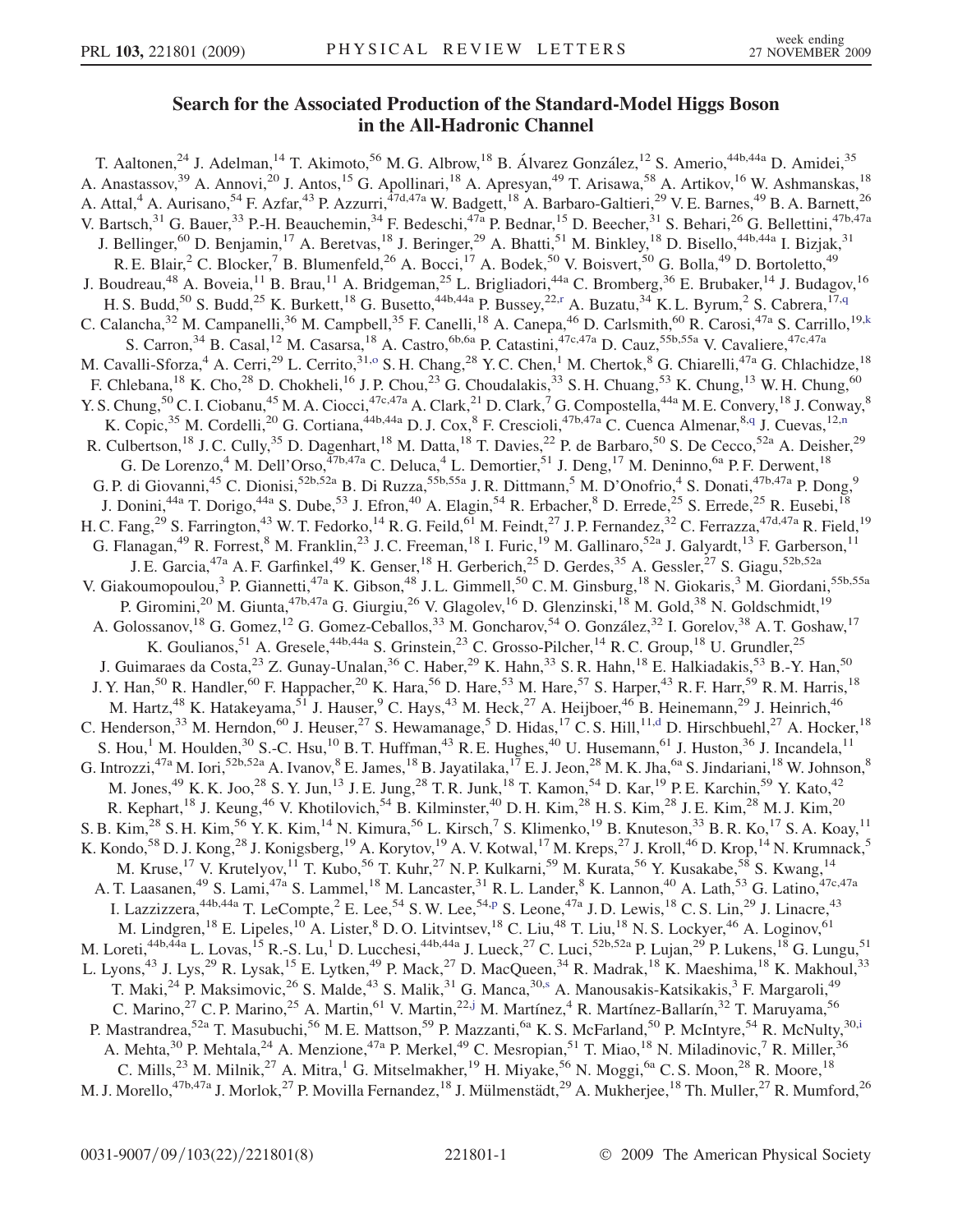<span id="page-1-8"></span><span id="page-1-6"></span><span id="page-1-4"></span><span id="page-1-0"></span>P. Murat,<sup>18</sup> M. Mussini,<sup>6b,6a</sup> J. Nachtman,<sup>18</sup> Y. Nagai,<sup>56</sup> A. Nagano,<sup>56</sup> J. Naganoma,<sup>58</sup> K. Nakamura,<sup>56</sup> I. Nakano,<sup>41</sup> A. Napier,<sup>57</sup> V. Necula,<sup>17</sup> C. Neu,<sup>46</sup> M. S. Neubauer,<sup>25</sup> J. Nielsen,<sup>29,[f](#page-6-10)</sup> L. Nodulman,<sup>2</sup> M. Norman,<sup>10</sup> O. Norniella,<sup>25</sup> E. Nurse,  $31$  L. Oakes,  $43$  S. H. Oh,  $17$  Y. D. Oh,  $28$  I. Oksuzian,  $19$  T. Okusawa,  $42$  R. Orava,  $24$  K. Osterberg,  $24$ S. Pagan Griso,<sup>44b,44a</sup> C. Pagliarone,<sup>47a</sup> E. Palencia,<sup>18</sup> V. Papadimitriou,<sup>18</sup> A. Papaikonomou,<sup>27</sup> A. A. Paramonov,<sup>14</sup> B. Parks,<sup>40</sup> S. Pashapour,<sup>34</sup> J. Patrick,<sup>18</sup> G. Pauletta,<sup>55b,55a</sup> M. Paulini,<sup>13</sup> C. Paus,<sup>33</sup> D. E. Pellett,<sup>8</sup> A. Penzo,<sup>55a</sup> T. J. Phillips,<sup>17</sup> G. Piacentino,<sup>47a</sup> E. Pianori,<sup>46</sup> L. Pinera,<sup>19</sup> K. Pitts,<sup>25</sup> C. Plager,<sup>9</sup> L. Pondrom,<sup>60</sup> O. Poukhov,<sup>16[,a](#page-6-11)</sup> N. Pounder,<sup>43</sup> F. Prakoshyn,<sup>16</sup> A. Pronko,<sup>18</sup> J. Proudfoot,<sup>2</sup> F. Ptohos,<sup>18[,h](#page-6-12)</sup> E. Pueschel,<sup>13</sup> G. Punzi,<sup>47b,47a</sup> J. Pursley,<sup>60</sup> J. Ra[d](#page-6-5)emacker,<sup>43,d</sup> A. Rahaman,<sup>48</sup> V. Ramakrishnan,<sup>60</sup> N. Ranjan,<sup>49</sup> I. Redondo,<sup>32</sup> B. Reisert,<sup>18</sup> V. Rekovic,<sup>38</sup> P. Renton,<sup>43</sup> M. Rescigno,<sup>52a</sup> S. Richter,<sup>27</sup> F. Rimondi,<sup>6b,6a</sup> L. Ristori,<sup>47a</sup> A. Robson,<sup>22</sup> T. Rodrigo,<sup>12</sup> T. Rodriguez,<sup>46</sup> E. Rogers,<sup>25</sup> S. Rolli,<sup>57</sup> R. Roser,<sup>18</sup> M. Rossi,<sup>55a</sup> R. Rossin,<sup>11</sup> P. Roy,<sup>34</sup> A. Ruiz,<sup>12</sup> J. Russ,<sup>13</sup> V. Rusu,<sup>18</sup> H. Saarikko,<sup>24</sup> A. Safonov,<sup>54</sup> W. K. Sakumoto,<sup>50</sup> O. Saltó,<sup>4</sup> L. Santi,<sup>55b,55a</sup> S. Sarkar,<sup>52b,52a</sup> L. Sartori,<sup>47a</sup> K. Sato,<sup>18</sup> A. Savoy-Navarro,<sup>45</sup> T. Scheidle,<sup>27</sup> P. Schlabach,<sup>18</sup> A. Schmidt,<sup>27</sup> E. E. Schmidt,<sup>18</sup> M. A. Schmidt,<sup>14</sup> M. P. Schmidt,<sup>61[,a](#page-6-11)</sup> M. Schmitt,<sup>39</sup> T. Schwarz,<sup>8</sup> L. Scodellaro,<sup>12</sup> A. L. Scott,<sup>11</sup> A. Scribano,<sup>47c,47a</sup> F. Scuri,<sup>47a</sup> A. Sedov,<sup>49</sup> S. Seidel,<sup>38</sup> Y. Seiya,<sup>42</sup> A. Semenov,<sup>16</sup> L. Sexton-Kennedy,<sup>18</sup> A. Sfyrla,<sup>21</sup> S. Z. Shalhout,<sup>59</sup> T. Shears,<sup>30</sup> P. F. Shepard,<sup>48</sup> D. Sher[m](#page-6-13)an,<sup>23</sup> M. Shimojima,<sup>56,m</sup> S. Shiraishi,<sup>14</sup> M. Shochet,<sup>14</sup> Y. Shon,<sup>60</sup> I. Shreyber,<sup>37</sup> A. Sidoti,<sup>47a</sup> P. Sinervo,<sup>34</sup> A. Sisakyan,<sup>16</sup> A. J. Slaughter,<sup>18</sup> J. Slaunwhite,<sup>40</sup> K. Sliwa,<sup>57</sup> J. R. Smith,<sup>8</sup> F. D. Snider,<sup>18</sup> R. Snihur,<sup>34</sup> A. Soha,<sup>8</sup> S. Somalwar,<sup>53</sup> V. Sorin,<sup>36</sup> J. Spalding,<sup>18</sup> T. Spreitzer,<sup>34</sup> P. Squillacioti,<sup>47c,47a</sup> M. Stanitzki,<sup>61</sup> R. St. Denis,<sup>22</sup> B. Stelzer,<sup>9</sup> O. Stelzer-Chilton,<sup>43</sup> D. Stentz,<sup>39</sup> J. Strologas,<sup>38</sup> D. Stuart,<sup>11</sup> J. S. Suh,<sup>28</sup> A. Sukhanov,<sup>19</sup> I. Suslov,<sup>16</sup> T. Suzuki,<sup>56</sup> A. Taffard,<sup>25[,e](#page-6-14)</sup> R. Takashima,<sup>41</sup> Y. Takeuchi,<sup>56</sup> R. Tanaka,<sup>41</sup> M. Tecchio,<sup>35</sup> P. K. Teng,<sup>1</sup> K. Terashi,<sup>51</sup> J. Thom,<sup>18[,g](#page-6-15)</sup> A. S. Thompson,<sup>22</sup> G. A. Thompson,<sup>25</sup> E. Thomson,<sup>46</sup> P. Tipton,<sup>61</sup> V. Tiwari,<sup>13</sup> S. Tkaczyk,<sup>18</sup> D. Toback,<sup>54</sup> S. Tokar,<sup>15</sup> K. Tollefson,<sup>36</sup> T. Tomura,<sup>56</sup> D. Tonelli,<sup>18</sup> S. Torre,<sup>20</sup> D. Torretta,<sup>18</sup> P. Totaro,<sup>55b,55a</sup> S. Tourneur,<sup>45</sup> Y. Tu,<sup>46</sup> N. Turini,<sup>47c,47a</sup> F. Ukegawa,<sup>56</sup> S. Vallecorsa,<sup>21</sup> N. van Remortel,<sup>24,[b](#page-6-16)</sup> A. Varganov,<sup>35</sup> E. Vataga,<sup>47d,47a</sup> F. Vázquez,<sup>19[,k](#page-6-2)</sup> G. Velev,<sup>18</sup> C. Vellidis,<sup>3</sup> V. Veszpremi,<sup>49</sup> M. Vidal,<sup>32</sup> R. Vidal,<su[p](#page-6-6)>18</sup> I. Vila,<sup>12</sup> R. Vilar,<sup>12</sup> T. Vine,<sup>31</sup> M. Vogel,<sup>38</sup> I. Volobouev,<sup>29,p</sup> G. Volpi,<sup>47b,47a</sup> F. Würthwein,<sup>10</sup> P. Wagner,<sup>2</sup> R. G. Wagner,<sup>2</sup> R. L. Wagner,<sup>18</sup> J. Wagner-Kuhr,<sup>27</sup> W. Wagner,<sup>27</sup> T. Wakisaka,<sup>42</sup> R. Wallny,<sup>9</sup> S. M. Wang,<sup>1</sup> A. Warburton,<sup>34</sup> D. Waters,<sup>31</sup> M. Weinberger,<sup>54</sup> W. C. Wester III,<sup>18</sup> B. Whitehouse,<sup>57</sup> D. Whiteson,<sup>46[,e](#page-6-14)</sup> A. B. Wicklund,<sup>2</sup> E. Wicklund,<sup>18</sup> G. Williams, <sup>34</sup> H. H. Williams, <sup>46</sup> P. Wilson, <sup>18</sup> B. L. Winer, <sup>40</sup> P. Wittich, <sup>18,[g](#page-6-15)</sup> S. Wolbers, <sup>18</sup> C. Wolfe, <sup>14</sup> T. Wright, <sup>35</sup> X. Wu, <sup>21</sup> S. M. Wynne,<sup>30</sup> S. Xie,<sup>33</sup> A. Yagi[l](#page-6-17),<sup>10</sup> K. Yamamoto,<sup>42</sup> J. Yamaoka,<sup>53</sup> U.K. Yang,<sup>14,1</sup> Y.C. Yang,<sup>28</sup> W.M. Yao,<sup>29</sup> G.P. Yeh,<sup>18</sup> J. Yoh,<sup>18</sup> K. Yorita,<sup>14</sup> T. Yoshida,<sup>42</sup> G. B. Yu,<sup>50</sup> I. Yu,<sup>28</sup> S. S. Yu,<sup>18</sup> J. C. Yun,<sup>18</sup> L. Zanello,<sup>52b,52a</sup> A. Zanetti,<sup>55a</sup> I. Zaw,<sup>23</sup> X. Zhang,<sup>25</sup> Y. Zheng,<sup>9,[c](#page-6-18)</sup> and S. Zucchelli<sup>6b,6a</sup>

(CDF Collaboration)

<sup>1</sup>Institute of Physics, Academia Sinica, Taipei, Taiwan 11529, Republic of China<br><sup>2</sup>Argonna National Laboratory, Argonna Illinois 60430, USA

 $A$ rgonne National Laboratory, Argonne, Illinois 60439, USA<br> $3$ University of Athens, 157 71 Athens, Greece

<span id="page-1-7"></span><span id="page-1-5"></span><span id="page-1-3"></span><span id="page-1-2"></span><span id="page-1-1"></span><sup>5</sup> University of Athens, 157 71 Athens, Greece  $\frac{3}{4}$  University of Athens, 157 71 Athens, Greece

Institut de Fisica d'Altes Energies, Universitat Autonoma de Barcelona, E-08193, Bellaterra (Barcelona), Spain <sup>5</sup>

 $^{5}$ Baylor University, Waco, Texas 76798, USA<br><sup>6a</sup>Istituto Nazionale di Fisica Nucleare Bologna, I-40127 Bologna, Italy <sup>6b</sup>University of Bologna, I-40127 Bologna, Italy

 ${}^{7}$ Brandeis University, Waltham, Massachusetts 02254, USA

 ${}^{8}$ University of California, Davis, Davis, California 95616, USA

 $^{9}$ University of California, Los Angeles, Los Angeles, California 90024, USA

 $^{10}$ University of California, San Diego, La Jolla, California 92093, USA<br>  $^{11}$ University of California, Santa Barbara, Santa Barbara, California 93106, USA<br>  $^{12}$ Instituto de Fisica de Cantabria, CSIC-University of C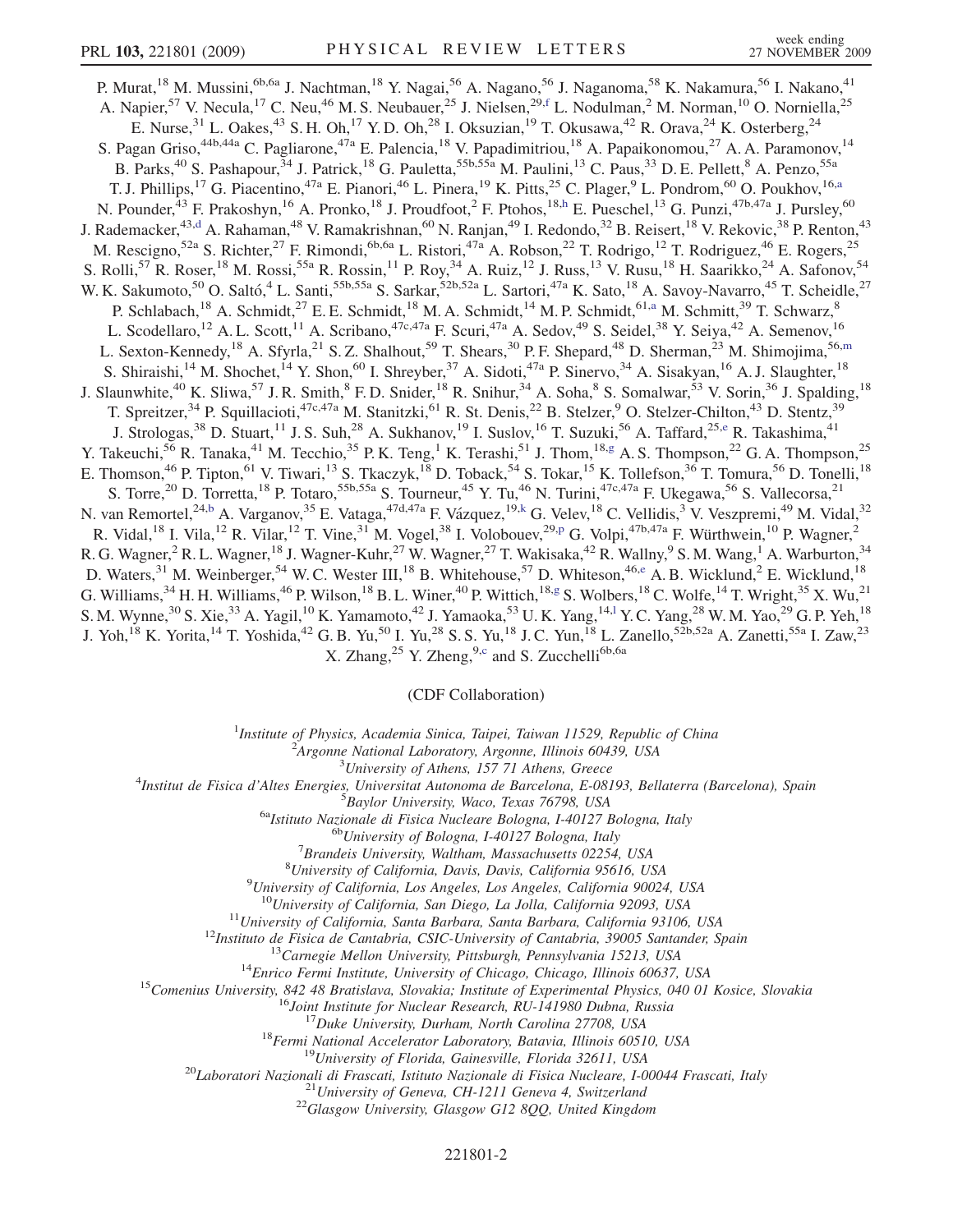<sup>23</sup>Harvard University, Cambridge, Massachusetts 02138, USA<br><sup>24</sup>Division of High Energy Physics, Department of Physics, University of Helsinki and Helsinki Institute of Physics,

FIN-00014, Helsinki, Finland<br><sup>25</sup>University of Illinois, Urbana, Illinois 61801, USA<br><sup>26</sup>The Johns Hopkins University, Baltimore, Maryland 21218, USA<br><sup>27</sup>Institut für Experimentelle Kernphysik, Universität Karlsruhe, 76128

Seoul National University, Seoul 151-742, Korea;

Sungkyunkwan University, Suwon 440-746, Korea;

Korea Institute of Science and Technology Information, Daejeon, 305-806, Korea;

<sup>29</sup>Ernest Orlando Lawrence Berkeley National Laboratory, Berkeley, California 94720, USA<br><sup>30</sup>University of Liverpool, Liverpool L69 7ZE, United Kingdom<br><sup>31</sup>University College London, London WCIE 6BT, United Kingdom<br><sup>32</sup>C

 $34$ Institute of Particle Physics: McGill University, Montréal, Canada H3A 2T8;

and University of Toronto, Toronto, Canada M5S 1A7<br><sup>35</sup>University of Michigan, Ann Arbor, Michigan 48109, USA<br><sup>36</sup>Michigan State University, East Lansing, Michigan 48824, USA<br><sup>37</sup>Institution for Theoretical and Experimenta

<sup>43</sup>University of Oxford, Oxford OX1 3RH, United Kingdom<br><sup>44a</sup>Istituto Nazionale di Fisica Nucleare, Sezione di Padova-Trento, I-35131 Padova, Italy<br><sup>44b</sup>University of Padova, I-35131 Padova, Italy<br><sup>45</sup>LPNHE, Universite P

<sup>47a</sup>Istituto Nazionale di Fisica Nucleare Pisa, I-56127 Pisa, Italy<br><sup>47b</sup>University of Pisa, I-56127 Pisa, Italy<br><sup>47c</sup>University of Siena, I-56127 Pisa, Italy<br><sup>47d</sup>Scuola Normale Superiore, I-56127 Pisa, Italy<br><sup>48</sup>Univer

<sup>49</sup>Purdue University, West Lafayette, Indiana 47907, USA<br><sup>50</sup>University of Rochester, Rochester, New York 14627, USA<br><sup>51</sup>The Rockefeller University, New York, New York 10021, USA<br><sup>52</sup>Alstituto Nazionale di Fisica Nuclear

 $^{60}$ University of Wisconsin, Madison, Wisconsin 53706, USA<br> $^{61}$ Yale University, New Haven, Connecticut 06520, USA

(Received 7 July 2009; published 25 November 2009)

We report on a search for the standard-model Higgs boson in  $p\bar{p}$  collisions at  $\sqrt{s} = 1.96$  TeV using an exercise luminosity of 2.0 fb<sup>-1</sup>. We look for production of the Higgs boson decaying to a pair of bottom integrated luminosity of 2.0 fb<sup>-1</sup>. We look for production of the Higgs boson decaying to a pair of bottom quarks in association with a vector boson  $V(W \text{ or } Z)$  decaying to quarks, resulting in a four-jet final state. Two of the jets are required to have secondary vertices consistent with B-hadron decays. We set the first 95% confidence level upper limit on the VH production cross section with  $V(\rightarrow q\bar{q}/qq')H(\rightarrow bb)$  decay<br>for Higgs boson masses of 100, 150 GeV/ $c^2$  using data from run II at the Fermilah Tevatron. For  $m =$ for Higgs boson masses of 100–150 GeV/ $c^2$  using data from run II at the Fermilab Tevatron. For  $m_H$  = 120 GeV/ $c^2$ , we exclude cross sections larger than 38 times the standard-model prediction.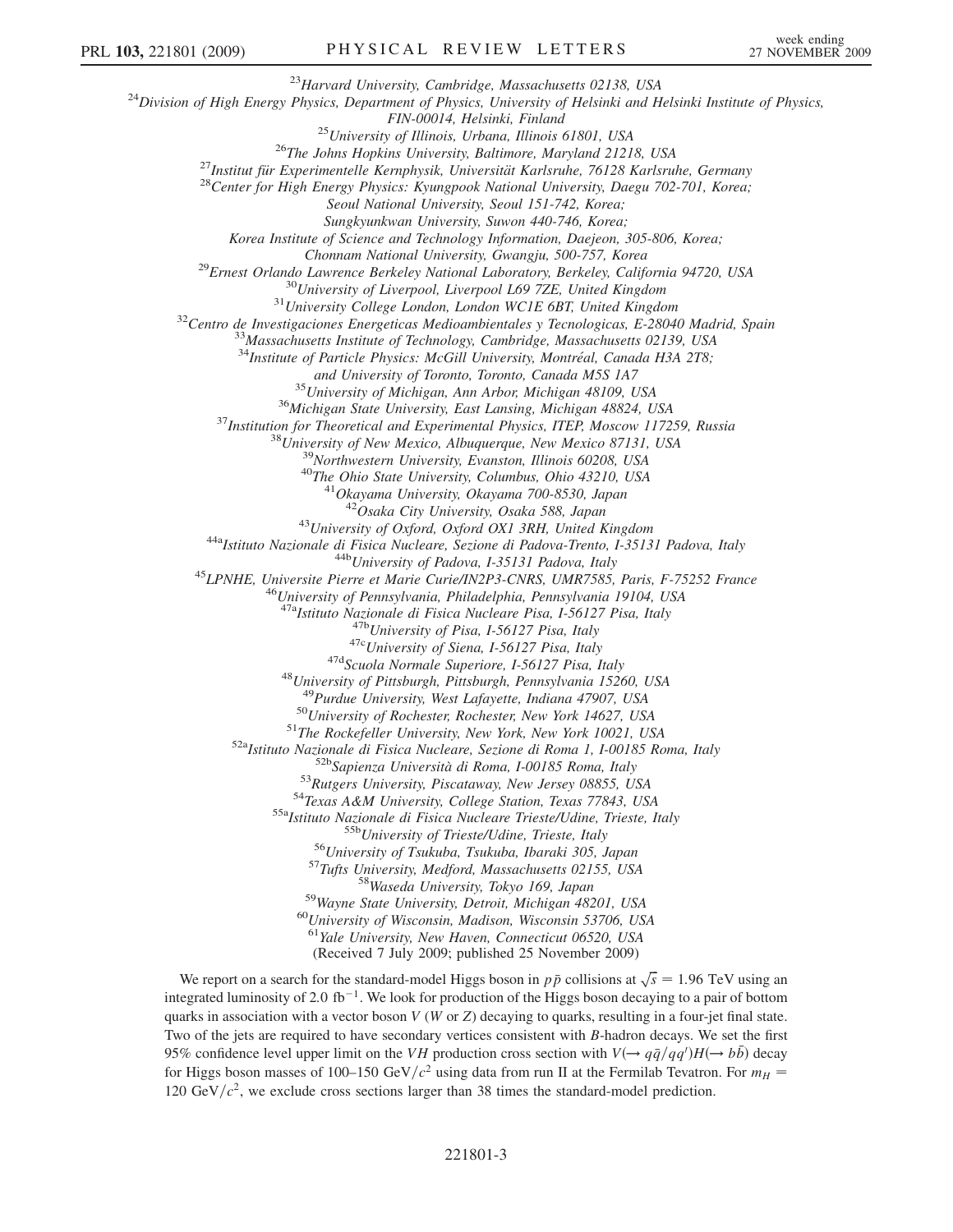The standard model (SM) of elementary particle physics includes a scalar Higgs  $(H)$  boson to explain the origins of electroweak-symmetry breaking [\[1,](#page-6-19)[2](#page-6-20)]. Direct searches for the Higgs scalar boson at the LEP collider [[3](#page-6-21)] have constrained the Higgs boson mass  $(m_H)$  to be greater than 114.4 GeV/ $c^2$  at 95% confidence level (C.L.). For Higgs boson masses above this limit, the CDF and D0 experiments at the Tevatron collider are currently performing the most sensitive searches [\[4](#page-6-22)], and have excluded Higgs boson masses between 160 and 170 GeV/ $c^2$  [\[5](#page-6-23)]. Global fits to electroweak data [\[6](#page-6-24)] indicate a light SM Higgs boson, excluding  $m_H > 163 \text{ GeV}/c^2$  at 95% C.L. Searches for a low-mass Higgs boson are thus particularly relevant. For  $m_H < 135 \text{ GeV}/c^2$ , the dominant decay mode is  $H \rightarrow bb$  [[7](#page-6-25)]. While the dominant production modes are direct  $gg \to H$  and  $q\bar{q} \to H$ , the bb signature in this channel is overwhelmed by background from bb production. Searches for events where the Higgs boson is produced in association with a vector boson ( $V = W$  or Z) are more promising. The VH associated production cross section is smaller by an order of magnitude than for direct production, but identification of the accompanying vector boson reduces the multijet background, making searches for VH the most sensitive ones at low Higgs boson mass.

So far, Tevatron run II searches [\[8,](#page-6-26)[9](#page-6-27)] have used signatures where the V decays to leptons. In this Letter we report on an analysis of the channel in which the V decays to a  $q\bar{q}$ pair resulting in two jets. Using data from 2.0  $fb^{-1}$  of integrated luminosity collected by the CDF experiment, we search for four-jet events compatible with the VH decay. While this channel has a large multijet background, it benefits from the combined cross sections of ZH and WH production as well as the large  $V \rightarrow q\bar{q}/qq'$  branching ratio of about 70% [[10](#page-6-28)]. An analysis of this channel in run I of the Tevatron [\[11](#page-6-29)] suggests strong potential. This Letter presents the first analysis of this channel using data from run II of the Tevatron; we find that uncertainties on the dominant background are larger than had been anticipated [\[12\]](#page-6-30).

The CDF II detector [[13](#page-6-31)[,14\]](#page-6-32) consists of a cylindrical magnetic spectrometer surrounded by sampling calorimeters used to measure the energies of the jets. Charged particle tracking is performed with silicon microstrip detectors surrounded by a cylindrical multilayer drift chamber, immersed in a solenoidal magnetic field. Planar drift chambers surround the calorimeters to detect muons.

The data were collected using a multijet on-line event selection (trigger) [\[15\]](#page-6-33), originally designed for hadronic top decays. To trigger a jet, in the first stage (level 1) a single calorimeter tower was required with a transverse energy  $(E_T)$  [[16\]](#page-6-34) of at least 10 (20) GeV for the data from the first (second)  $fb^{-1}$  of integrated luminosity. At level 2, clusters of contiguous calorimeter towers were identified and a fast on-line cluster energy measurement was performed. Four clusters with  $E_T > 15$  GeV were required. Additionally, the total transverse energy,  $\sum E_T$ , was required to exceed 125 (175) GeV for the first 0.4 (last 1.6)  $fb^{-1}$  to reduce backgrounds from soft jets. The thresholds were increased in the later periods to maintain an acceptable trigger rate as the instantaneous luminosity increased over time.

The trigger efficiency for the  $VH$  signal is estimated using PYTHIA [\[17\]](#page-6-35) simulated events, corrected to describe the observed trigger performance in the data. Interaction of the final-state particles with the CDF II detector is described by a GEANT-based detector simulation [[18](#page-6-36)]. The data used to measure the efficiency corrections were collected by triggers which required a single jet with  $E<sub>T</sub>$ greater than 20 or 50 GeV. Corrections to the simulated VH trigger efficiency were derived by comparing these data to multijet simulations with the corresponding thresholds. The corrections account for differences in the energy scale at the trigger level between data and simulation and for imperfect simulation of soft hadrons and jet finding in the trigger algorithm. These corrections result in a relative reduction of the estimated efficiency for the VH signal by  $\sim$ 20%. A systematic uncertainty of 7% (relative) on the trigger efficiency is derived by comparing the corrections trigger efficiency is derived by comparing the corrections found in data with different single-jet energy thresholds, and in different data periods. The overall trigger efficiency for the VH signal (with  $m_H = 120 \text{ GeV}/c^2$ ) is 33  $\pm$  $2\%$ (17  $\pm$  1%) for the  $\Sigma E_T$  threshold of 125(175) GeV.

In the final off-line selection, jets are identified in the calorimeters by the JETCLU [\[19\]](#page-7-0) algorithm with a clustering radius of 0.4 in azimuth-pseudorapidity space. The reconstructed jet energies are corrected for effects of calorimeter response, multiple  $p\bar{p}$  interactions, the underlying event, and energy deposited outside the clustered jet [[20\]](#page-7-1). Jets originating from b quarks are identified, or ''b-tagged,'' by the SECVTX [\[21\]](#page-7-2) algorithm, which searches for a secondary vertex that results from the displaced decay of a B hadron.

Events compatible with the  $VH \rightarrow qqbb$  signature are selected by requiring at least four jets with  $|\eta|$  < 2.4 and  $E<sub>T</sub> > 15$  GeV in which exactly two of the jets are b-tagged. The invariant mass of the b-tagged jets,  $m_{hh}$ , is required to exceed 75 GeV/ $c^2$ . The invariant mass of the remaining leading two q jets,  $m_{qq}$ , is required to be compatible with the W or Z mass:  $35 < m_{qq} < 120 \text{ GeV}/c^2$ . The di-jet mass resolution in the relevant invariant mass range is of the order of 15 GeV/ $c^2$  [\[22\]](#page-7-3), so the WH and ZH channels cannot be distinguished. We refer to this as the signal region; see Fig. [1](#page-4-0). Events in other regions of the  $(m_{bb}, m_{qq})$  plane and events with at least one b-tag are used to model the multijet background to the  $VH \rightarrow qqbb$ signature. Events with identified isolated leptons are removed from the sample. The combined trigger and selec-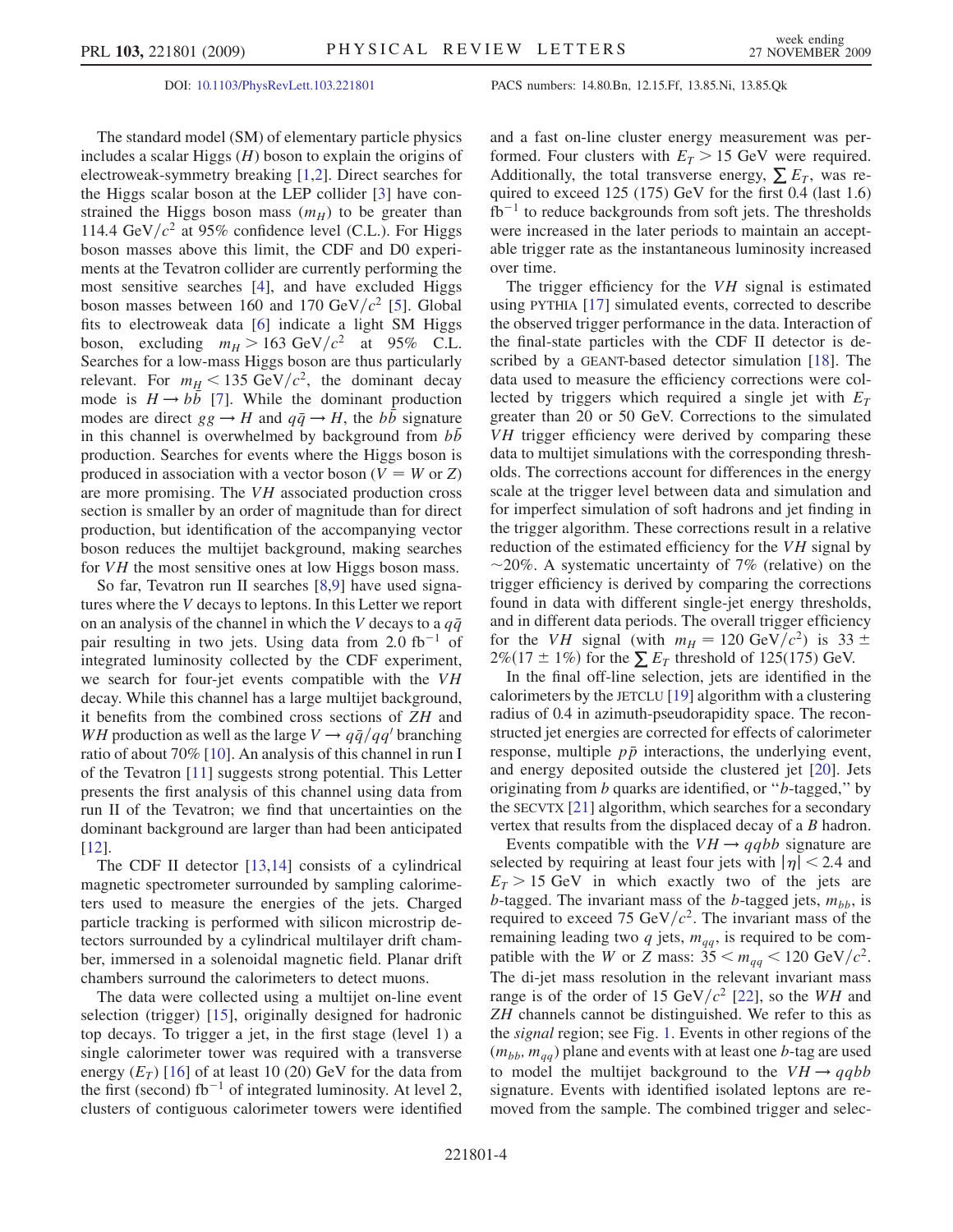<span id="page-4-0"></span>

FIG. 1. Regions in the plane of  $m_{bb}$ , invariant mass of the two b-jets, and  $m_{qq}$ , invariant mass of the two other jets. The tag and tune regions are used to define and tune the tag rate function used to predict the background contribution from  $b\bar{b}$  production in the signal region. The *control* region is used to estimate a systematic uncertainty on the interpolation of the tag rate function into the signal region.

tion efficiency for  $VH \rightarrow qqbb$  events for the entire datataking period varies from  $\sim$ 1% to  $\sim$ 4% for Higgs boson<br>masses between 100 and 150 GeV/ $c^2$ masses between 100 and 150 GeV/ $c^2$ .

The dominant background to the  $qqbb$  final state is multijet production. In order to distinguish between signal and background events, we use the log-likelihood ratio  $Q(\mathbf{x}) = \log[(P(\mathbf{x})_{WH} + P(\mathbf{x})_{ZH})/P(\mathbf{x})_{QCD})]$  where x is the vector of measured jet momenta of the four highest  $E_T$  jets, and  $P(\mathbf{x})_{WH}$ ,  $P(\mathbf{x})_{ZH}$ , and  $P(\mathbf{x})_{OCD}$  are the likelihoods of observing the event x for the WH, ZH, and QCD processes, respectively. The likelihoods are calculated by convoluting the differential cross section as a function of the incoming and outgoing quark momenta for the processes with parametrized detector resolution functions, and numerically integrating over the magnitudes of the quark momenta [[23\]](#page-7-4).  $P(\mathbf{x})_Y$  is defined as

$$
P(\mathbf{x})_Y = \int d\Phi |\mathcal{M}_Y|^2 P_{\text{tot}} \prod_{j=1...4} T(E_{\text{jet}}^j | E_{\text{quark}}^j) f_p f_{\bar{p}},
$$

where  $d\Phi$  is the phase space of the incoming and outgoing<br>quark momenta  $\mathcal M$  is the matrix element  $P_{\text{max}}$  is the quark momenta,  $\mathcal{M}$  is the matrix element,  $P_{\text{tot}}$  is the probability density of the transverse momentum of the process described by the matrix element,  $T(E_{\text{jet}}|E_{\text{quark}})$  is a transfer function which parametrizes the probability to measure a quark of energy  $E_{\text{quark}}$  as a jet with energy  $E_{\text{jet}}$ , and  $f_p$  and  $f_{\bar{p}}$  are the parton distribution functions [\[24\]](#page-7-5) for the proton and antiproton.

The matrix elements for  $WH$  and  $ZH$  are numerically calculated by the ALPGEN [\[25\]](#page-7-6) simulation. The matrix element  $\mathcal{M}_{gg\to ggbb}$  is used to describe the dominant background process and is calculated by the MADGRAPH [\[26\]](#page-7-7) simulation. However, these matrix elements do not describe initial state radiation, which could result in nonzero total transverse momentum of the VH system. The probability density of the transverse momentum,  $P_{\text{tot}}$ , is extracted from simulated PYTHIA events that include radiation.

Models of the Q likelihood ratio distribution are constructed for both signal and background events. Backgrounds from  $t\bar{t}$ , single top, and diboson production<br>are modeled by  $\text{DVTHA}$ , but parmelized to next to leading are modeled by PYTHIA, but normalized to next-to-leading order calculations. ALPGEN is used to simulate the leadingorder multiparton final state for the W with heavy-flavor jets background, while the hadronization and parton showering are modeled by PYTHIA. Systematic uncertainties in the signal acceptance, which includes trigger and selection efficiency, and the shape of the signal in  $Q$ , come from rates of initial- and final-state radiation, the jet energy scale, the parton distribution functions, the trigger acceptance, and the b-tagging efficiency. Uncertainties in the cross sections of the background processes contribute to the systematic uncertainty in the background model.

A model for the primary background is constructed from the data using the background-dominated sample with at least one b-tagged jet. Each of the additional jets, called a probe jet, is weighted by the probability for it to receive a b-tag, called the tag rate function (TRF). For an event to contribute to the background model in the signal region, the invariant mass of the tagged jet and the probe jet must exceed 75 GeV/ $c^2$  and the mass of the other two leading jets,  $m_{qa}$ , in the event must be between 35 and 120 GeV/ $c^2$ . Combinations outside this window represent an orthogonal set of probe jets, which was used to measure the TRF. In particular, the TRF is measured on combina-

<span id="page-4-1"></span>

FIG. 2 (color online). Systematic uncertainties on the number of events expected for the multijet background model as a function of the discriminant Q, from three sources described in the text. Relative uncertainties are shown in the lower pane.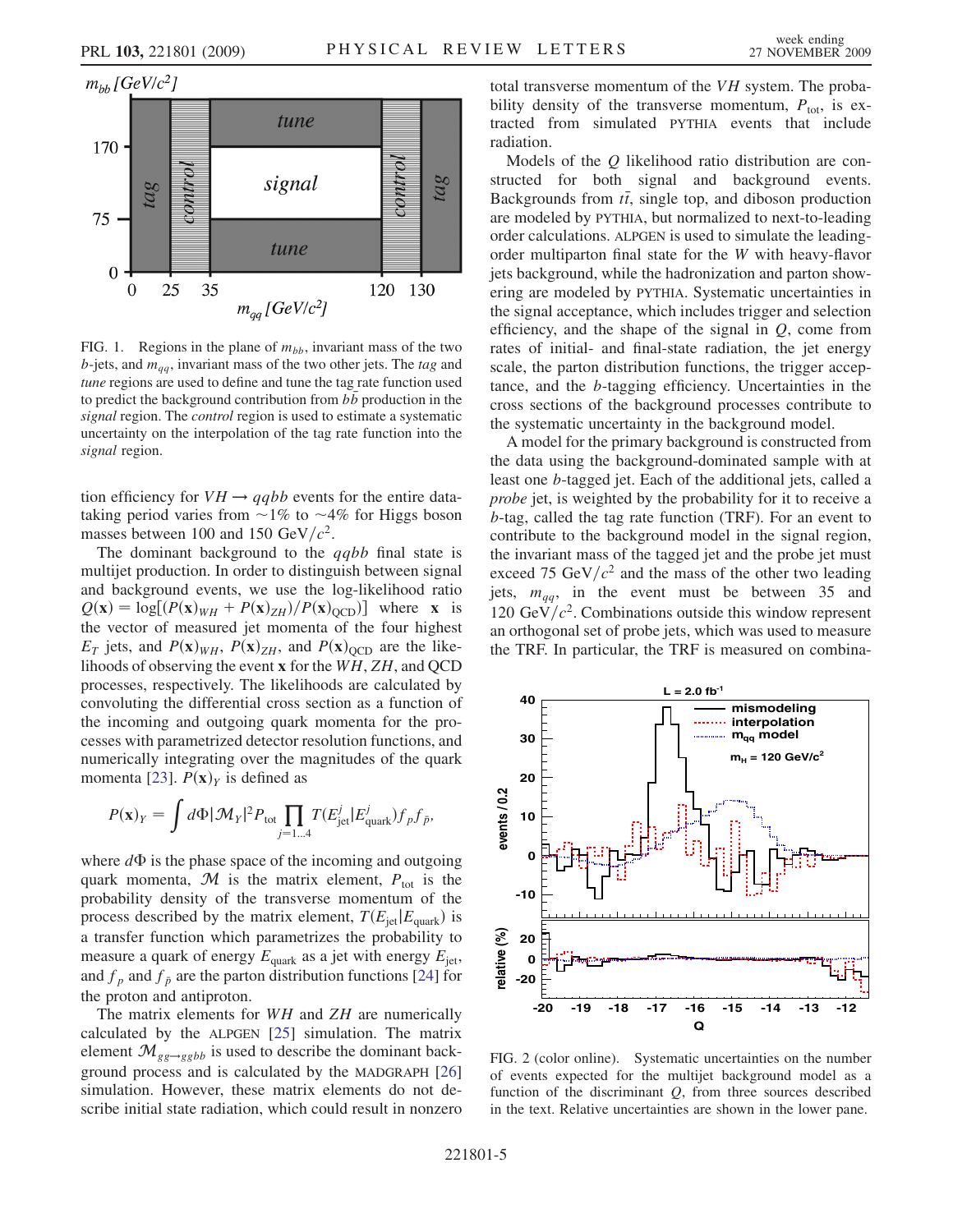<span id="page-5-0"></span>

FIG. 3 (color online). Predicted and observed distribution of the Q discriminant in the signal region (see Fig. [1\)](#page-4-0) in 2.0 fb<sup>-1</sup> of integrated luminosity. Lower pane shows data with the dominant QCD contribution subtracted.

tions where the mass of the other two jets is incompatible with the vector boson masses,  $m_{qq} < 25 \text{ GeV}/c^2 \text{ or } m_{qq} >$ [1](#page-4-0)30 GeV/ $c^2$  (the region labeled tag in Fig. 1).

The tag rate is a function of four variables: the  $p<sub>T</sub>$  of the probe jet, the number of tracks in the probe jet that traverse the silicon detector,  $\Delta R$  between the probe jet and the tagged jet, and the invariant mass of the probe and the tagged jet. The TRF cannot be constructed explicitly as a function of  $m_{qq}$ , as we use this variable to interpolate from the sidebands into the signal region. A small  $m_{qq}$  dependence of the tagging rate may result from correlations between  $m_{qq}$  and properties of the b jets that are not modeled by the TRF. The TRF is therefore further scaled by the ratio of the observed  $m_{qq}$  distribution to the predicted  $m_{qq}$  distribution in the low-mass region,  $m_{bb}$  < 75 GeV/ $c^2$  (tune region in Fig. [1](#page-4-0)). The correction, a smooth function of  $m_{qq}$ , is of order 5%.

We consider three sources of systematic uncertainty on the shape of the Q distribution for the multijet background. The interpolation uncertainty accounts for possible differences in the TRF between the regions where it was measured (tag) and applied (signal). An alternative TRF is measured using events with  $25 < m_{qq} < 35 \text{ GeV}/c^2$  or  $120 < m_{qq} < 130 \text{ GeV}/c^2$  (labeled *control* in Fig. [1\)](#page-4-0). The difference in the shapes of the predicted background distribution in  $Q$  for the two TRFs is treated as a systematic uncertainty. The second source is due to uncertainty in applying the  $m_{q\bar{q}}$  tuning to the *signal* region. An alternative tuning is derived using events with  $m_{bb} > 170 \text{ GeV}/c^2$ , which is similarly background-dominated. Finally, we estimate a mismodeling uncertainty due to a possible limitation of the four-dimensional TRF parametrization to describe all the quantities that affect the shape of the Q distribution. In a large simulated  $t\bar{t}$  sample, we derive a<br>TRE using events in the signal region and use it to predict TRF using events in the signal region and use it to predict the number of double-tagged events in the same signal region. The difference in the signal region between the Q distribution for double-tagged events and TRF-weighted single-tag events is used to derive the mismodeling uncertainty in the TRF method. This uncertainty describes any intrinsic failure of the TRF method to model  $Q$  distributions, independently of the details of the data sample.

The systematic shape uncertainties are shown in Fig. [2.](#page-4-1) In the region  $Q \ge -14$ , where a majority of the Higgs

<span id="page-5-1"></span>TABLE I. Number of predicted standard-model Higgs boson signal events and median expected and observed 95% confidence level upper limits on the VH production cross section, expressed as a multiple of the standard model cross section for several Higgs boson masses. A band containing 68% of simulated experiments are shown as positive and negative deviations from the median expected limit. The final column shows the observed limit on the cross section in pb.

| $M_H$ (GeV/ $c^2$ ) | SM VH N | Expected limit $(\sigma/\sigma_{\text{SM}})$ | Observed limit $(\sigma/\sigma_{\text{SM}})$ | Observed limit (pb) |
|---------------------|---------|----------------------------------------------|----------------------------------------------|---------------------|
| 100                 | 7.2     | $28.6^{+12.7}_{-8.4}$                        | 29.4                                         | 13.8                |
| 105                 | 6.6     | $33.5^{+14.8}_{-9.9}$                        | 37.4                                         | 14.8                |
| 110                 | 6.4     | $36.1_{-11.2}^{+15.8}$                       | 38.6                                         | 13.2                |
| 115                 | 5.5     | $37.1_{-10.4}^{+16.3}$                       | 37.9                                         | 11.1                |
| 120                 | 5.2     | $39.7^{+16.8}_{-12.2}$                       | 37.5                                         | 9.48                |
| 125                 | 4.2     | $47.1_{-14.3}^{+20.2}$                       | 43.7                                         | 9.58                |
| 130                 | 3.5     | $53.6^{+22.9}_{-15.6}$                       | 47.6                                         | 9.05                |
| 135                 | 2.6     | $80.2^{+34.6}_{-23.2}$                       | 72.8                                         | 12.1                |
| 140                 | 2.0     | $114^{+51.7}_{-35.9}$                        | 106                                          | 15.4                |
| 145                 | 1.3     | $176^{+81.0}_{-52.7}$                        | 164                                          | 20.8                |
| 150                 | 0.86    | $196^{+127}_{-87.8}$                         | 263                                          | 29.1                |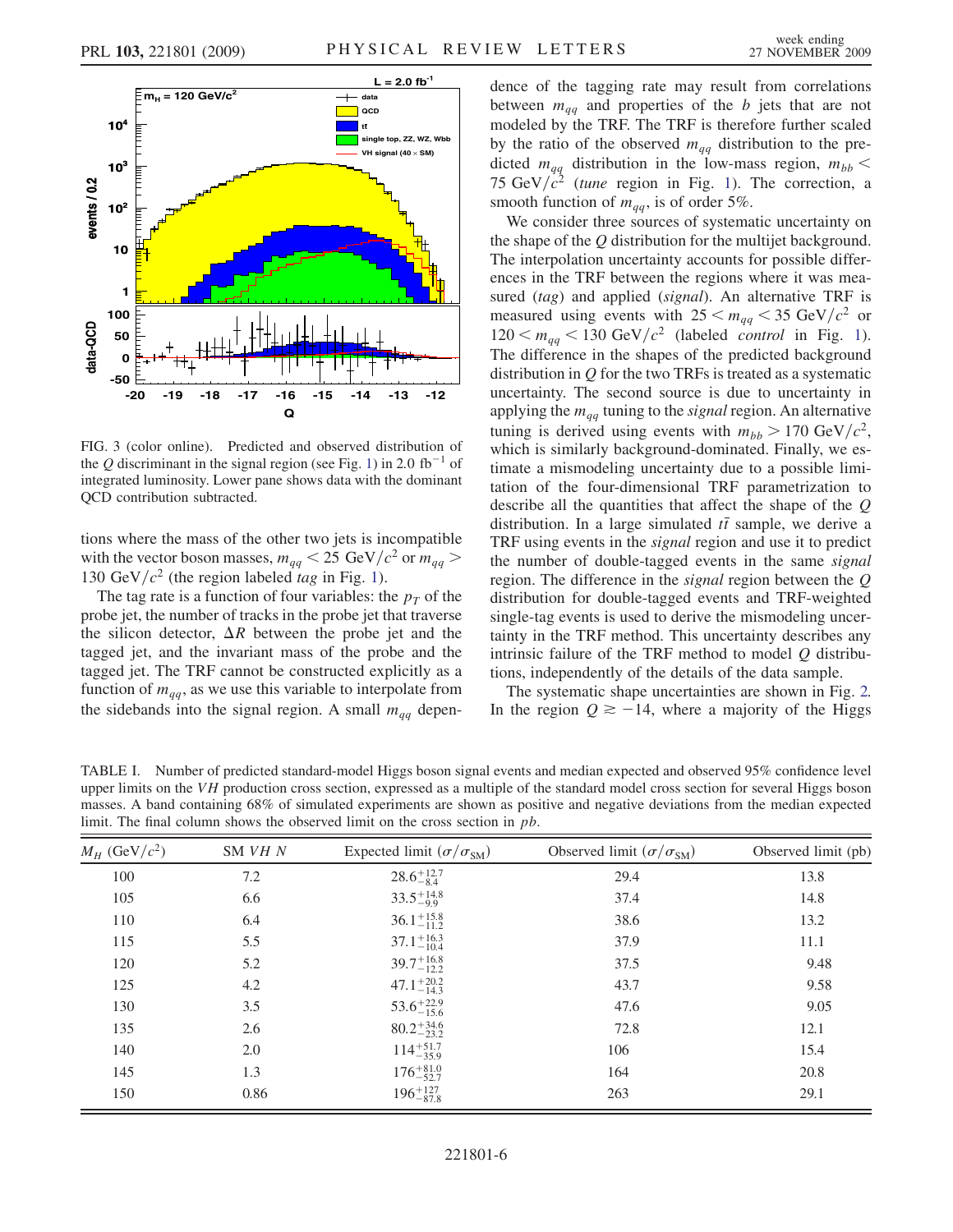boson signal would be, the systematic uncertainty on the background model is smaller than a few events per bin.

Figure [3](#page-5-0) shows the distribution of O for a signal ( $m<sub>H</sub>$  = 120 GeV/ $c^2$ ), the background contributions, and the observed data. There is good agreement over the range of Q and no evidence of a VH signal.

To test for the presence of a VH signal in the data, a binned likelihood of the distribution of the data in  $Q$  is computed for the background-only and the signal  $+$ background hypotheses. The normalization of the multijet background model is a free parameter that is fit to the data. Limits on the VH cross section are extracted using the modified frequentist scheme [\[27\]](#page-7-8).

Table [I](#page-5-1) lists the expected and observed limits on the VH cross section expressed as a multiple of the SM cross section,  $\sigma_{SM}$ , for different Higgs boson masses. The ob-<br>served limits agree with the expected ones. The systematic served limits agree with the expected ones. The systematic uncertainties on the background model significantly affect the sensitivity: without these, the expected limit would be 30% lower.

In summary, we report a limit on the production cross section of the standard-model Higgs boson in association with a vector boson  $V = W, Z$  with hadronic decays. Tighter limits are being obtained in the semileptonic decay channels. However, this is the first limit obtained in the difficult all-hadronic channel in run II. We expect the analysis to be refined with time, and to be able to contribute to the overall Tevatron information on light Higgs production when all data of the Tevatron run II have been analyzed.

We thank the Fermilab staff and the technical staffs of the participating institutions for their vital contributions. This work was supported by the U.S. Department of Energy and National Science Foundation; the Italian Istituto Nazionale di Fisica Nucleare; the Ministry of Education, Culture, Sports, Science and Technology of Japan; the Natural Sciences and Engineering Research Council of Canada; the National Science Council of the Republic of China; the Swiss National Science Foundation; the A. P. Sloan Foundation; the Bundesministerium für Bildung und Forschung, Germany; the Korean Science and Engineering Foundation and the Korean Research Foundation; the Science and Technology Facilities Council and the Royal Society, U.K.; the Institut National de Physique Nucleaire et Physique des Particules/CNRS; the Russian Foundation for Basic Research; the Comisión Interministerial de Ciencia y Tecnología, Spain; the European Community's Human Potential Programme; the Slovak R&D Agency; and the Academy of Finland.

<span id="page-6-16"></span><span id="page-6-11"></span>[a](#page-1-0) Deceased.

- <span id="page-6-18"></span><sup>[c](#page-1-2)</sup>Visitor from Chinese Academy of Sciences, Beijing 100864, China.
- <span id="page-6-5"></span>[d](#page-0-0) Visitor from University of Bristol, Bristol BS8 1TL, United Kingdom.
- <span id="page-6-14"></span>[e](#page-1-3) Visitor from University of California Irvine, Irvine, CA 92697, USA.
- <span id="page-6-10"></span>[f](#page-1-4) Visitor from University of California Santa Cruz, Santa Cruz, CA 95064, USA.
- <span id="page-6-15"></span>[g](#page-1-5) Visitor from Cornell University, Ithaca, NY 14853, USA.
- <span id="page-6-12"></span>[h](#page-1-6)Visitor from University of Cyprus, Nicosia CY-1678, Cyprus.
- <span id="page-6-9"></span><span id="page-6-8"></span><sup>[i](#page-0-1)</sup>Visitor from University College Dublin, Dublin 4, Ireland. [j](#page-0-2) Visitor from University of Edinburgh, Edinburgh EH9 3JZ, United Kingdom.
- <span id="page-6-2"></span>[k](#page-0-3) Visitor from Universidad Iberoamericana, Mexico D.F., Mexico.
- <span id="page-6-17"></span>[l](#page-1-7) Visitor from University of Manchester, Manchester M13 9PL, United Kingdom.
- <span id="page-6-13"></span>[mV](#page-1-8)isitor from Nagasaki Institute of Applied Science, Nagasaki, Japan.
- <span id="page-6-4"></span>[n](#page-0-4) Visitor from University de Oviedo, E-33007 Oviedo, Spain.
- <span id="page-6-3"></span><sup>[o](#page-0-5)</sup>Visitor from Queen Mary, University of London, London, E1 4NS, United Kingdom.
- <span id="page-6-6"></span><su[p](#page-0-6)>p</sup>Visitor from Texas Tech University, Lubbock, TX 79409, USA.
- <span id="page-6-1"></span><sup>[q](#page-0-4)</sup>Visitor from IFIC(CSIC-Universitat de Valencia), 46071 Valencia, Spain.
- <span id="page-6-0"></span>[r](#page-0-7) Visitor from Royal Society of Edinburgh, Edinburgh, EH2 2PQ, Scotland, United Kingdom.

<span id="page-6-7"></span>[s](#page-0-8) Visitor from Istituto Nazionale di Fisica Nucleare, Sezione di Cagliari, 09042 Monserrato (Cagliari), Italy.

- <span id="page-6-20"></span><span id="page-6-19"></span>[1] P. W. Higgs, Phys. Rev. Lett. **13**, 508 (1964).
- <span id="page-6-21"></span>[2] F. Englert and R. Brout, *Phys. Rev. Lett.* **13**, 321 (1964).
- <span id="page-6-22"></span>[3] R. Barate *et al.*, *Phys. Lett. B* **565**, 61 (2003).
- <span id="page-6-23"></span>[4] J. Alcaraz et al., arXiv:hep-ex/0612034.
- <span id="page-6-24"></span>[5] Tevatron NPHWG, arXiv:0903.4001.
- <span id="page-6-25"></span>[6] LEP-Tevatron-SLD EWG, arXiv:0811.4682.
- [7] A. Djouadi, J. Kalinowski, and M. Spira, Comput. Phys. Commun. 108, 56 (1998).
- <span id="page-6-26"></span>[8] T. Aaltonen et al., Phys. Rev. D 78, 032008 (2008).
- <span id="page-6-27"></span>[9] T. Aaltonen et al., Phys. Rev. Lett. **101**, 121801 (2008).
- <span id="page-6-29"></span><span id="page-6-28"></span>[10] C. Amsler et al., Phys. Lett. B 667, 1 (2008).
- <span id="page-6-30"></span>[11] F. Abe et al., Phys. Rev. Lett. **81**, 5748 (1998).
- [12] J. Valls et al., Fermilab Report No. FERMILAB-CONF-99-163-E, 1998.
- <span id="page-6-32"></span><span id="page-6-31"></span>[13] D. Acosta et al., Phys. Rev. D 71, 032001 (2005).
- <span id="page-6-33"></span>[14] A. Abulencia et al., J. Phys. G 34, 2457 (2007).
- <span id="page-6-34"></span>[15] T. Aaltonen et al., Phys. Rev. D **79**, 072010 (2009).
- [16] CDF uses a cylindrical coordinate system with the  $z$  axis along the proton beam direction. Pseudorapidity is  $\eta =$  $-\ln(\tan{\theta/2})$ , where  $\theta$  is the polar angle, and  $\phi$  is the azimuthal angle relative to the proton beam direction, while transverse momentum  $p_T = |p| \sin \theta$ , and transverse energy  $E_T = E \sin \theta$ .
- <span id="page-6-35"></span>[17] T. Sjöstrand et al., Comput. Phys. Commun. 135, 238 (2001).
- <span id="page-6-36"></span>[18] E. Gerchtein and M. Paulini, arXiv:physics/0306031.

<sup>&</sup>lt;sup>[b](#page-1-1)</sup>Visitor from Universiteit Antwerpen, B-2610 Antwerp, Belgium.